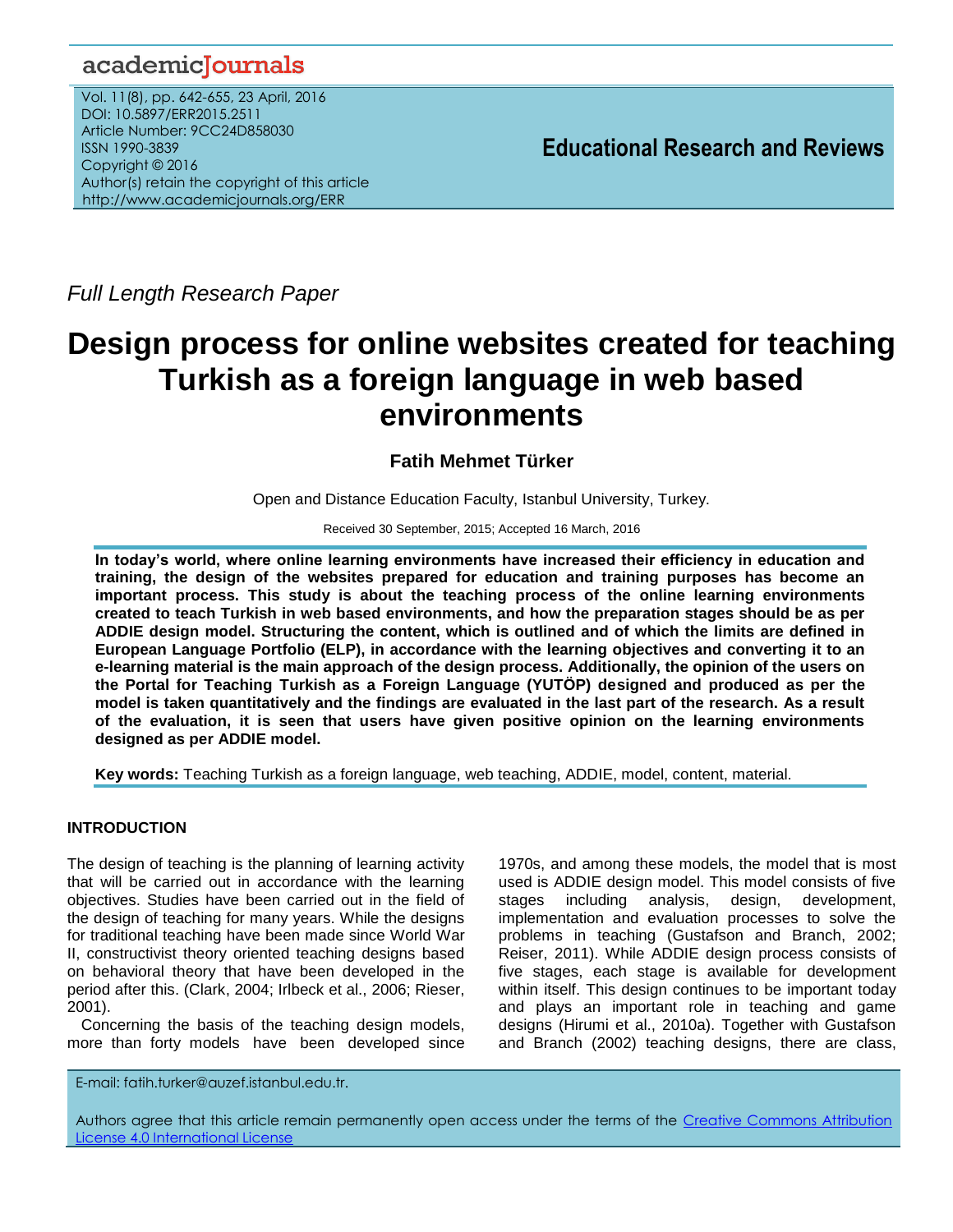product and system oriented materials to classify models and categories according to their own features within the design.

These models have been prepared on the basis of bottom steps of ADDIE model. Besides, Dick and Carey model has been prepared and used to design virtual learning environments (Shih and Yan, 2008). It is seen that many teaching design models that have been developed in recent years are derive from ADDIE model. According to ADDIE model, the flexible structure that is available for development and change in the design process has led to the development of other models inspired by this model. ADDIE model has a flexible structure enabling it to be applied in all learning environments thanks to this feature. The use of the problem oriented and pedagogy based models of teaching designs for both game and teaching purposes especially in virtual world has increased its importance with new technologies (Royle, 2008; Whitton and Hollins, 2008). The teaching design of virtual content is becoming more popular among educators (Johnson et al., 2007; Pfeil et al., 2009; Sanchez, 2009). It is almost impossible to make design with definite and strict rules in teaching designs prepared for virtual environments.

## **WEB BASED FOREIGN LANGUAGE TEACHING IN TURKISH**

In this century, there have been many important developments in teaching foreign language. Learning mother tongue or a foreign language is a process that extends over time (Chomsky, 2014). Especially since the beginning of 20th century, methods have been developed throughout the world to teach many languages, primarily English, to foreigners and teaching designs have been created in line with these methods. Particularly information technologies, which have rapidly developed by the end of twentieth century, started to show its efficiency in the field of education as they did in every field (Şahin and Akçay, 2011). Web based language teaching is a form of teaching a language through computer and internet. Web based distance education is defined as a teaching program that is established by using the technological features of the web and it is supported with computer technology (Khan, 1997). As in all fields, the use of technology in teaching Turkish as foreign language in web based environments increases its efficiency every day. Thanks to language teaching models designed in line with learning objectives, students have the opportunity to learn a foreign language in a more fun and enjoyable environment. Web based language teaching aims to increase interest and curiosity for the country where the language is spoken and for its culture by using linguistic skills as well as visual materials, and create awareness for both the country/culture of the student and the foreign country/culture by leading the student to compare (Biechele, 2006; Macaire et al., 1995). Regardless of being oriented towards language skills or country information, it is true that visual elements motivate learning (Wessel, 2010).

## **Web based language teaching model and design architecture- ADDIE**

The model that will be established with regard to the teaching design, which will be made for teaching Turkish in web based environments, should respond to the below questions.

- 1. What will we teach
- 2. How will we teach
- 3. When will we teach
- 4. Where will we teach
- 5. Why will we teach
- 6. To whom will we teach

The teaching design model that will be established should include answers to the questions earlier raised. The design stages of ADDIE design model leads the researchers and designers in designing Turkish teaching model in web based environments in line with learning objectives.

ADDIE is a design process that consists of five stages, respectively (Analysis, Design, Development, Implementation and Evaluation). While the use of these stages in design of web based language teaching sites differ within language acquisition processes and general characters of the languages, a general design will contribute to teaching many languages in web based environments. As ADDIE design model basically provides a design model that continuously develops and changes, it becomes a suitable model for the design of technology based language teaching sites. The contribution of ADDIE to language teaching models comes from its design structure that can be continuously developed.

As a core model, ADDIE offers proposals which can be developed in accordance with learning objectives in analysis, design, development, implementation and evaluation stages. It is possible to list the design stages in web based language teaching, and order each stage within itself as shown in Figure 1.

## **Analysis**

Analysis forms the first stage in teaching design models that will be made for language teaching. In the planning stage of teaching designs, the teaching environment and special education needs should be analyzed well; educator and students should be informed about the system; cooperative working environments should be developed; the plan to be made should have a flexible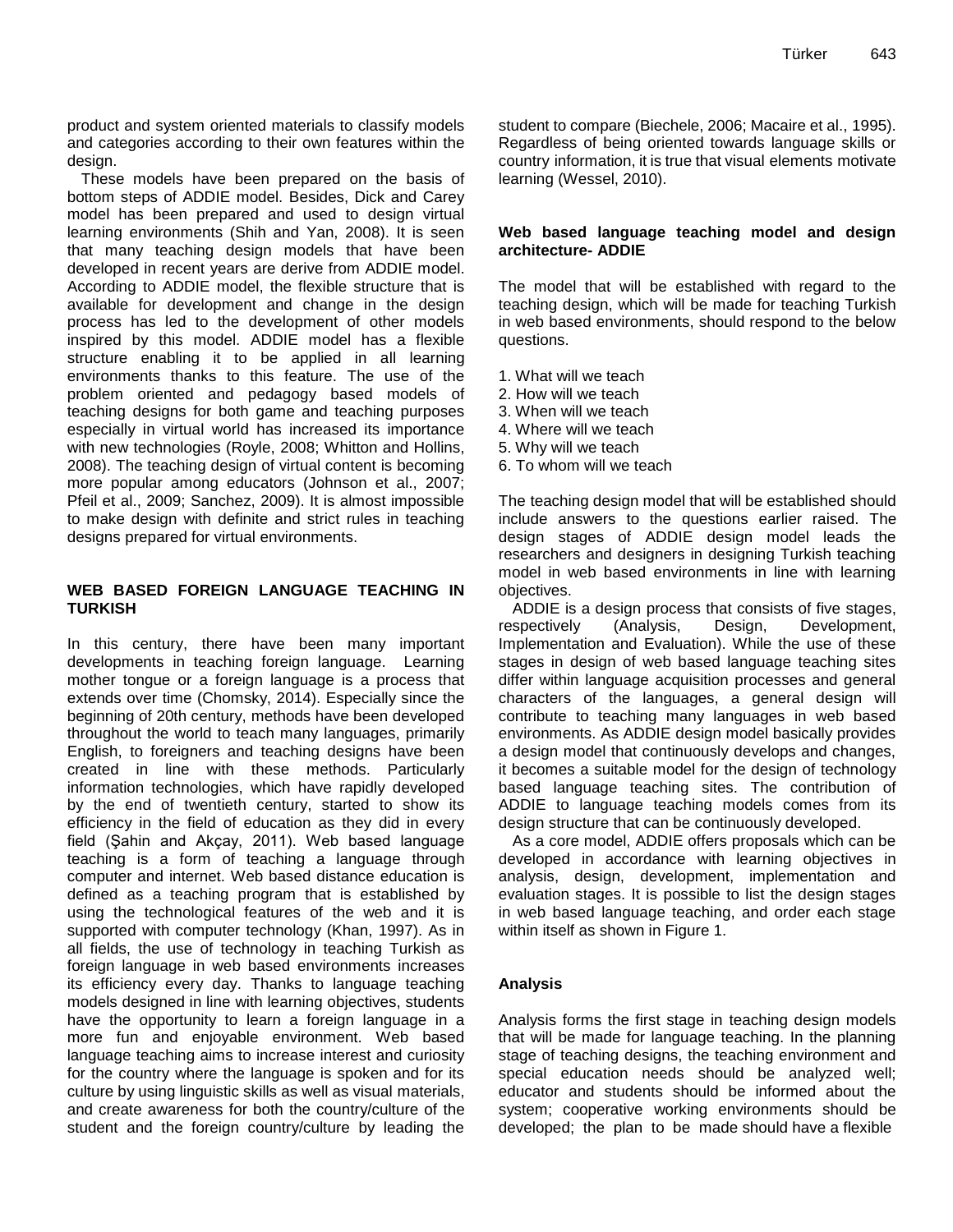

**Figure 1.** Design stages in web based language teaching.

structure taking into consideration the changing conditions (Overbay et al., 2011). As in traditional teaching, all teaching parameters should be analyzed carefully in the analysis stage of teaching planning in web based teaching, and the designs should be based on sound data. What needs to be done in the analysis part of web based language teaching design consists of four parts, which are teaching environment, task analysis, content analysis and student analysis. It is also possible to add measurement and evaluation analysis to these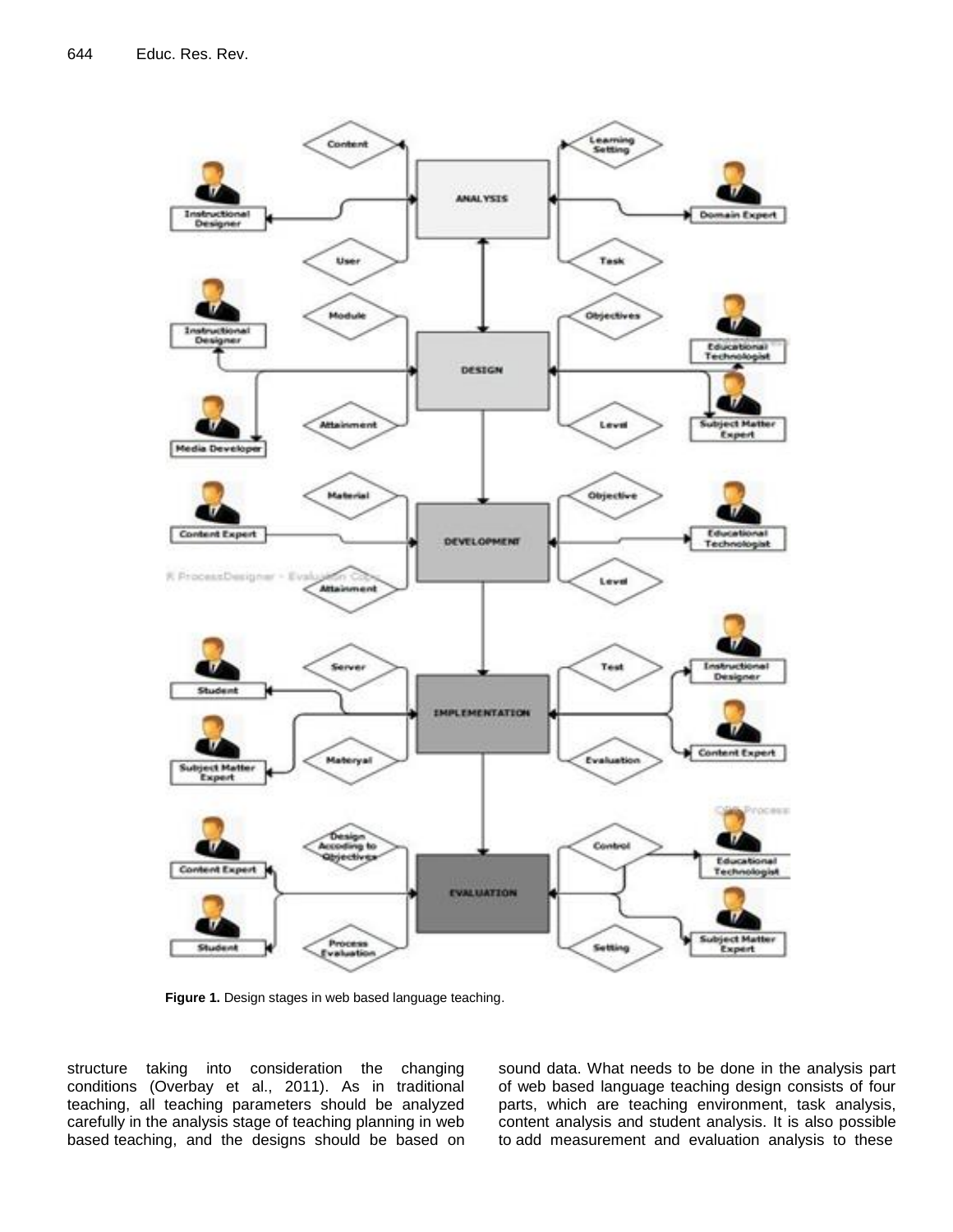four analyses stages.

## *Teaching environment*

Teaching environment analysis consists of two stages which are determination of the need and definition of the learning environment (Smith and Ragan, 1999). Determination of the need for teaching consists of three sections which are difference identification model, problem based model and innovative model, and regarding web based language teaching, it can be benefited from all of these three models in learning environment analysis through their common points. The determination of the need for learning analysis is defined respectively as:

1. Determination of objectives in web based Turkish teaching. Reading, writing, listening and speaking objectives are determined by field experts, academic members, teachers.

2. In accordance with the web based Turkish teaching objectives, it is defined what the user can do or what they cannot do.

3. The required priorities for teaching Turkish in web environment are determined as content and material. First of all, the level of the learning objectives and the learning materials in accordance with these objectives are decided.

4. The need gap is detected for web based Turkish teaching design.

5. Concerning web based Turkish teaching design, the examples in the world are analyzed. And the most suitable design model concerning the target language is adopted.

Determination of the learning environment designs the environment in which web based language teaching will be realized. Since the learning environment is internet and communication products such as computer, tablet or mobile phones, the adequacy of the environment should be determined and defined.

## *Task analysis*

In the stage of designing web based Turkish teaching sites, the task analysis should be made following the teaching environment. Before moving to task analysis an answer should be searched for the question –what is task-. According to Ellis (2003), task is a part of transactions or activity which has pre-determined objective, and is presented in any class. All of the processes between the beginning and end of the teaching design process are indicated as task analysis. Piskurich (2000) lists the features of the task as follows:

The task has a certain beginning and end. It is completed in a short period of time. The completed parts of the task

can be observed. Independent from other processes, it is a whole thing by itself. It starts with a performance including design process or special method.

## *Teaching designer*

The teaching designer defines and implements the steps of the model that is used within professional standards in the design of the web based Turkish teaching site. The teaching designer is responsible for defining clearly the planning, analysis, design, development, implementation and evaluation stages, and transmitting these to educational technologists.

## *Educational technologist*

The role of the educational technologist is important in the design process of language teaching sites since educational technologist is responsible for the design of the web environments (interface, teaching materials), and their development in accordance with learning objectives.

## *Content expert*

Content has an important place in creating websites which will be created to teach languages. The content expert should include experienced experts who have trained foreigners in the field of Turkish teaching. Besides having published academic works such as books, articles in this field is one of the features that an ideal content expert should possess. The content expert prepares content in line with the designs which are set into levels as per language teaching strategies. The limits of the content which will be prepared for foreign language teaching sites should be defined in accordance with the learning objectives which are outlined in European Language Portfolio. The content expert determines the gains in line with the four main objectives of language teaching; *reading, writing, speaking and listening*.

## *Subject matter expert*

The subject matter expert contributes to the process with his/her knowledge and experience in teaching foreign language in web based environments. The subject matter expert consults the content expert in setting language teaching to levels as per European Language Platform, defining gains and sub gains in line with learning objectives.

## *Evaluation expert*

The evaluation expert controls the preparation of the elearning materials that are prepared in accordance with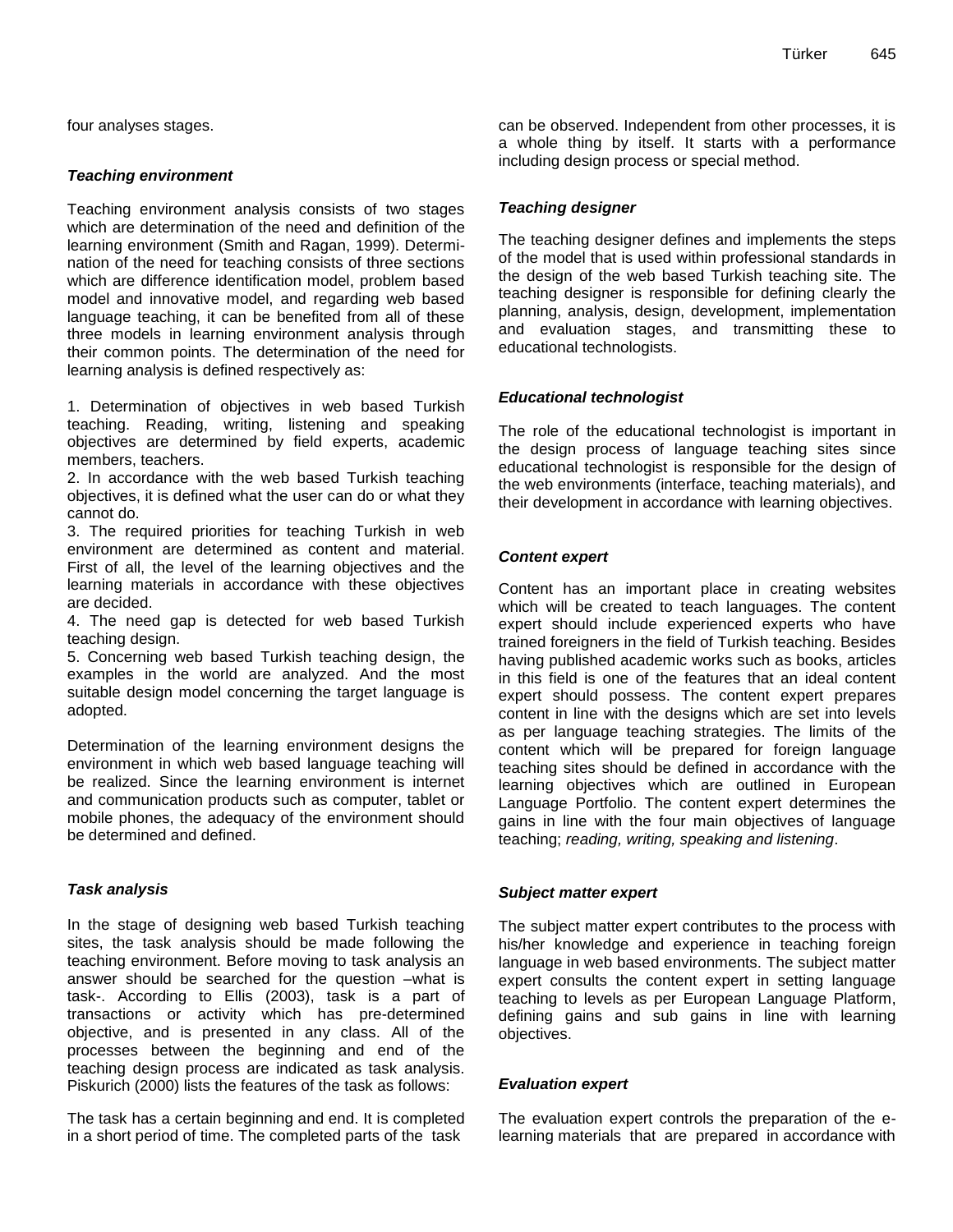#### **Table 1**. Hello module in language design model.

| <b>Module</b> | Gain                                                                                                                                                                                                                                                                                                                                                                | Sub gains                                                                                                                                        |  |
|---------------|---------------------------------------------------------------------------------------------------------------------------------------------------------------------------------------------------------------------------------------------------------------------------------------------------------------------------------------------------------------------|--------------------------------------------------------------------------------------------------------------------------------------------------|--|
| Hello         |                                                                                                                                                                                                                                                                                                                                                                     | (i) He/she recognizes language patterns related to<br>greeting, introducing himself/herself and another<br>person in daily life.                 |  |
|               | He/she gets to know main communication patterns in<br>1.<br>daily life when listened and read.<br>He/she can repeat and write main communication<br>2.<br>patterns in daily life when listened.<br>He/she can use the communication patterns related to<br>3.<br>greeting, introducing himself/herself or another person in daily<br>life in oral and written form. | (ii) He/she recognizes language patterns related to<br>greeting, introducing himself/herself and another<br>person in daily life when read.      |  |
|               |                                                                                                                                                                                                                                                                                                                                                                     | (iii) He/she can repeat language patterns related to<br>greeting, introducing himself/herself and another<br>person in daily life when listened. |  |
|               |                                                                                                                                                                                                                                                                                                                                                                     | (iv) He/she can write correctly language patterns<br>related to greeting, introducing himself/herself and<br>another person in daily life.       |  |
|               |                                                                                                                                                                                                                                                                                                                                                                     | (v) He/she can orally use language patterns related to<br>greeting, introducing himself/herself and another<br>person in daily life.             |  |
|               |                                                                                                                                                                                                                                                                                                                                                                     | (vi) He/she can use in written language patterns related<br>to greeting, introducing himself/herself and another<br>person in daily life.        |  |

the objectives and measurement, evaluation stages of each gain and conducts tests to see if the produced models and materials are tools suitable for the objective. The evaluation expert controls the efficiency of the teaching model which is designed with the preliminary end tests. The evaluation expert interprets the data collection and data.

#### **Content analysis**

In the stage of establishing a teaching design model, the content analysis should be made in accordance with the learning objectives. While teaching content is divided as per module and topic, it should be prepared by taking into consideration five stages: age range of learners, difficulty of learning the material, type of learning, implementation of different activities in learning and time required for learning (Dick et al., 2001). While making the teaching design for web based language teaching, it should be decided through which teaching materials the content will be presented for teaching. Taking into consideration the main gains of which the limits are defined in European Language Platform, modules and materials are defined in accordance with A-1, A-2, B-1, B-2, C-1, C-2 levels. For A-1 level, the modules are established under the below topics in spiral teaching structure.

- 1. Alphabet
- 2. Hello
- 3. How are you
- 4. Where are you from
- 5. Where are you
- 6. What are you doing
- 7. My hobbies
- 8. My profession
- 9. My family
- 10. Our house
- 11. When
- 12. Shopping
- 13. How can I go
- 14. Get well soon
- 15. Enjoy your meal
- 16. Have a nice holiday

For each module that is established, the gains of language teaching towards learning objectives are determined. Besides sub-gains required for each gain are defined. Table 1 presents the gains and sub-gains prepared for Hello (meeting) module in language teaching design model prepared for A-1 level language teaching.

#### **Learner analysis**

While the part of learner analysis in web based language teaching design does not provide clear data since the target group is not completely and definitely known, it is carried out to determine the needs of the learner in line with learning objectives. The target group which wishes to learn language may consist of students with different age, language, sex, education status and expectations. The web based language teaching design which will be derived from this point should have a functional structure responding to the needs and expectations of all groups. In learner analysis, it should be detected which one of the needs listed by Maslow (1943) (psychological need, safety need, love need, esteem need, self-development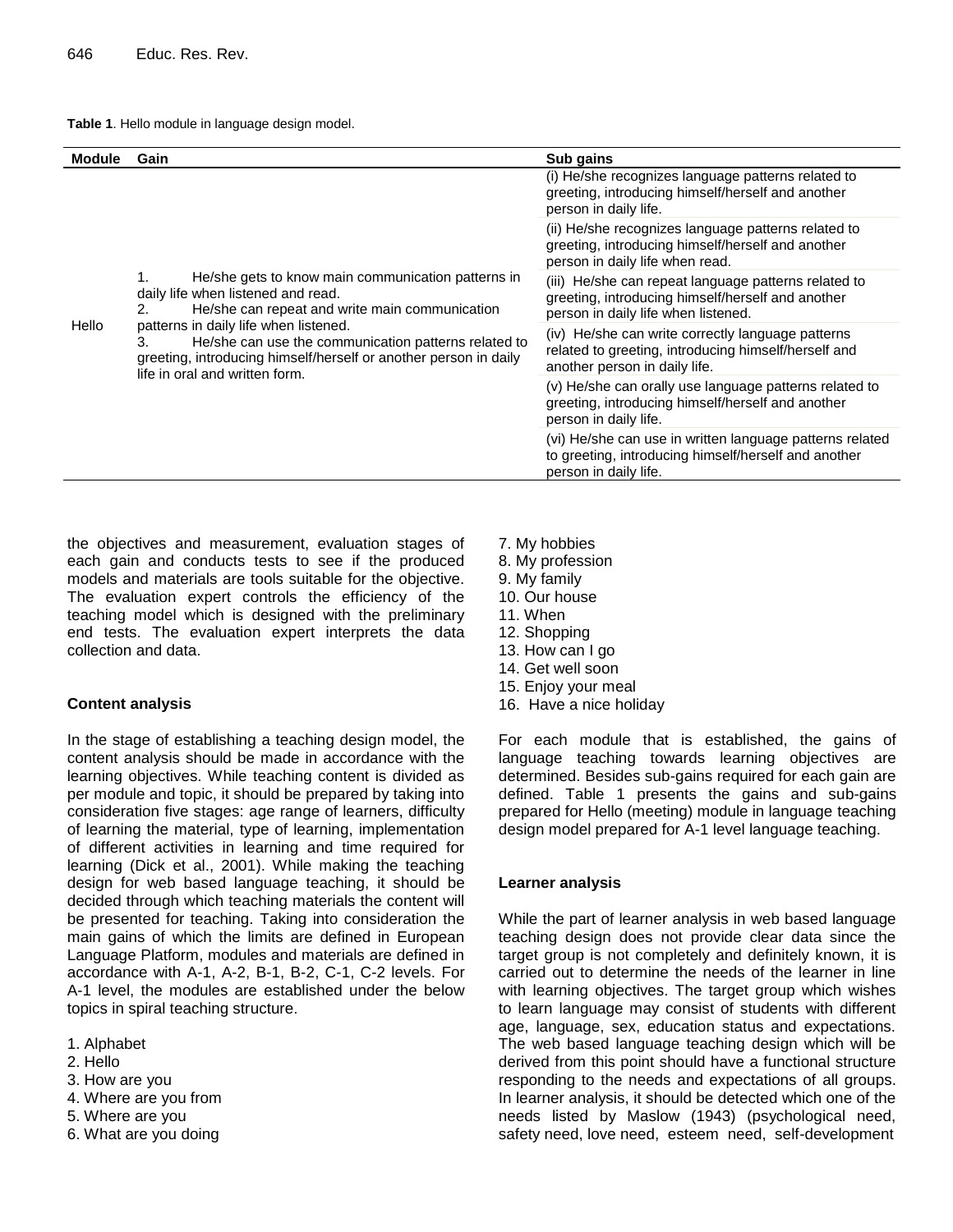**Table 2.** Leaner analysis.

| <b>Module</b> | <b>Similarities</b>                                                                                                                             | <b>Differences</b>                                                                                                                                                 |
|---------------|-------------------------------------------------------------------------------------------------------------------------------------------------|--------------------------------------------------------------------------------------------------------------------------------------------------------------------|
| Fixed         | (i) Emotional skills<br>(ii) Information processing process<br>(iii) Learning conditions<br>(iv) Learning environment<br>(v) Learning materials | (i) Intelligence level and type<br>(ii) Cognitive skills<br>(iii) Psychosocial features<br>(iv) Gender ethnics origin<br>(v) Mother tongue<br>(vi) Second language |
| Variable      | (vi) Mental<br>(vii) Language<br>viii) Psychosocial<br>(ix) Ethics                                                                              | (vii) The knowledge of using technology<br>(viii) Learning level<br>(ix) Learning environment conditions<br>(x) Expectations                                       |

| A- Main Language Use |
|----------------------|
|----------------------|

- •A-1 Breakthrough
- •A-2 Waystage

| B- Independent Language<br>I Ise        |  |
|-----------------------------------------|--|
| $\bullet$ B-1 Threshold<br>•B-2 Vantage |  |



**Proficiency** •C-2 Mastery

**Figure 2.** EPL language levels.

need) is preferred in language learning process.

The students who wish to learn language in web based learning environments may have different life experiences, personalities, intelligence and expectations. Thus, designers should gather information on the interests, needs and abilities of the students, and they can use these information in selection of the content and objectives and deciding for the teaching activities (Morrison et al., 2001). It should be taken into consideration that students may have similar and different languages, knowledge or abilities in designing web based language teaching sites. The similarities and differences are defined in the study of Smith and Ragan (1999). Then the fixed and variable ones of these differences are detected. In Table 2, learner analysis is made for web based language teaching design as per the study of Smith and Ragan (1999). The learner analysis is detection of the qualifications that students possess. Knowing the learner both personally and cognitively will allow web based teaching design to be designed in accordance with learning objectives. The The United States of the United States and the United States and the United States of the United States and the United States and the United States and the United States and the United States and the United States A-1,

## **Design**

In the design stage of web based language teaching sites, "Module, Objective, Gain, Taxonomic Level, Sub Gain" tables are formed. The limits of the content are defined in accordance with the level which is outlined in European Language Portfolio (ELP). ELP defines the language levels as A-1, A-2, B-1, B-2, C-1, C-2 (Figure 2). The modules have four main objectives. These objectives are learning objectives valid for the teaching of all languages. The order that will be established for realizing these objectives in web environment should be:

- 1. Reading
- 2. Writing
- 3. Listening
- 4. Speaking

The spiral structure that will be established for realizing the earlier mentioned objectives is planned on the web. For example, modules are created for teaching language in A-1 level. Each module is structured within itself with content materials in line with the learning objectives. The modules that are created for A-1 level and the structured version of these models in line with learning objectives are presented in Table 3. Regarding the language teaching in A-1 level, objectives and gain tables are prepared in line with the modules in Figure 3.

## **Home page**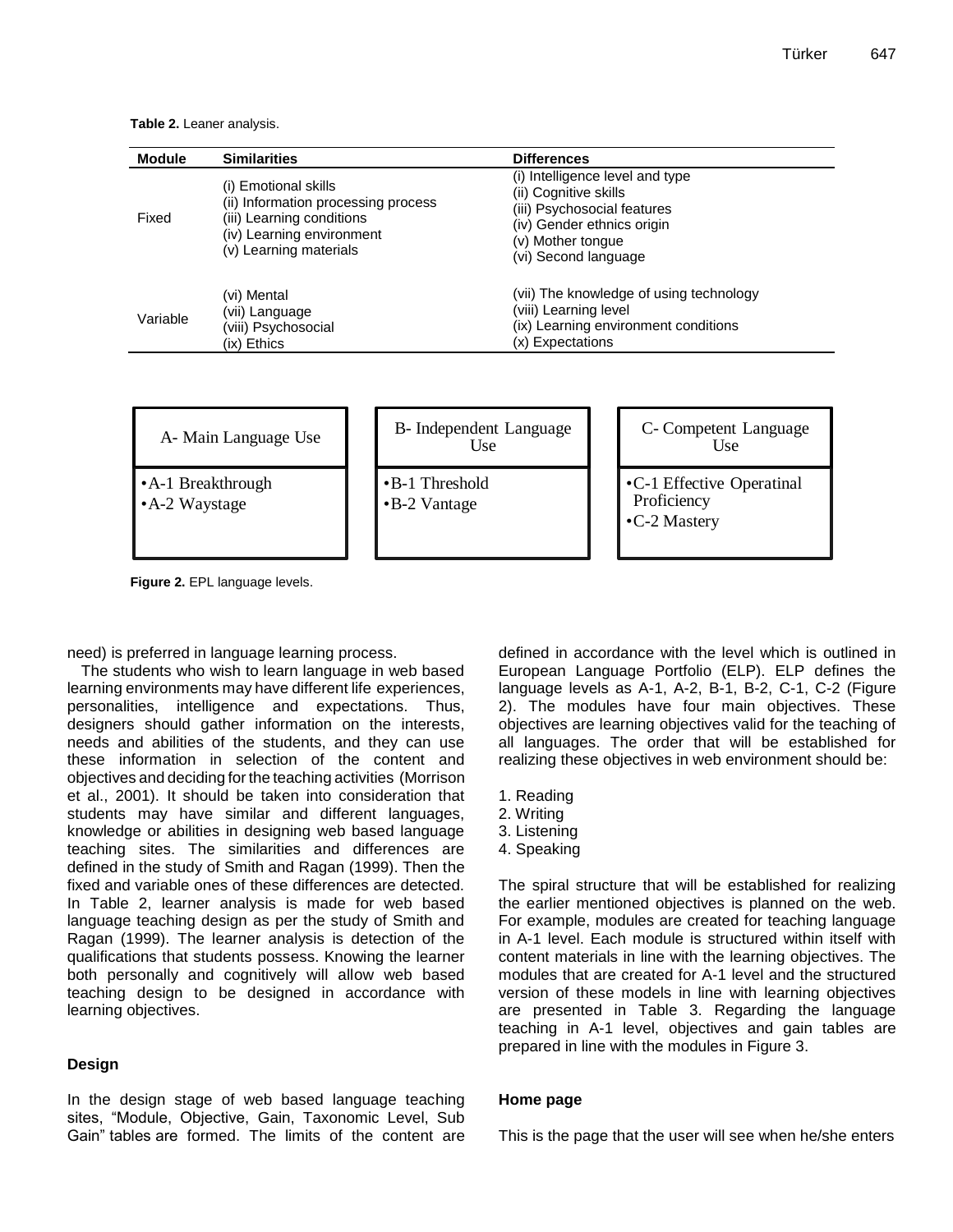| Name of the<br>module | <b>Objective</b> | Gain                                                                         | <b>Taxonomic level</b> | Sub gain                                                                                         |
|-----------------------|------------------|------------------------------------------------------------------------------|------------------------|--------------------------------------------------------------------------------------------------|
|                       | Reading          | S/he gets to know the letters and<br>vocals in the alphabet                  | Knowledge              | S/he gets to know the upper case letters<br>in the alphabet                                      |
|                       |                  |                                                                              | Knowledge              | S/he gets to know the lower case letters<br>in the alphabet                                      |
|                       | Writing          | S/he writes the letters and vocals<br>in the alphabet                        | Skill                  | S/he writes the upper case letters in the<br>alphabet                                            |
|                       |                  |                                                                              | Skill                  | S/he writes the lower case letters in the<br>alphabet                                            |
| Alphabet              | Listening        | S/he recognizes the letters and<br>voices in the alphabet when<br>listened   | Knowledge              | S/he recognizes the letters in the<br>alphabet and differentiates them from the<br>likes of them |
|                       |                  |                                                                              | Skill                  | S/he recognizes the letters in the<br>alphabet and differentiates the vowels<br>and consonants   |
|                       |                  | S/he recognizes the letters and<br>vocals in the alphabet and voices<br>them | Skill                  | S/he can voice the letters in the alphabet                                                       |
|                       | Speaking         |                                                                              | Ability                | S/he can voice the letters in the alphabet<br>within context                                     |

**Table 3.** A sample objective realization table is formed for "Alphabet" module.



**Figure 3.** Design of the web based foreign language teaching sites.

the website. This page provides general information about the site. It informs the student in general terms on the level of the language which is aimed to be taught and for which users it is appropriate.

#### **User profile page**

It is the page which includes information specific to the user. The frequency of visiting the site, the day and hours the user visits the site are seen in the profile page. Besides communication with other users, consultancy support are provided from the profile page.

#### **Teaching interface page**

The user interface should provide an independent learning environment for the student in web based language teaching sites. As seen in Figure 4 (http:// yutop.auzefim.com/turkce/A1.html) the parts should be included together with international computer instructions towards language teaching.

1. Level information (A1, A2, B1, B2, C1, C2)

2. In the interface page that is used, there should be an instruction showing for what language teaching is designed.

- i). For reading texts, book  $\bullet$
- ii). For speaking sections, microphone
- iii). For listening sections headphones  $\overrightarrow{P}$
- iv). For writing sections, pencil icons  $\Box$  may be used.

3. The interface should include forward or back icons for

the users to go to the previous  $\bullet$  page or next  $\bullet$  page. 4. There should be refresh icon for the user to update the activity in the  $\Box$  page.

5. There should be profile view which includes the picture  $\blacktriangle$  of the user.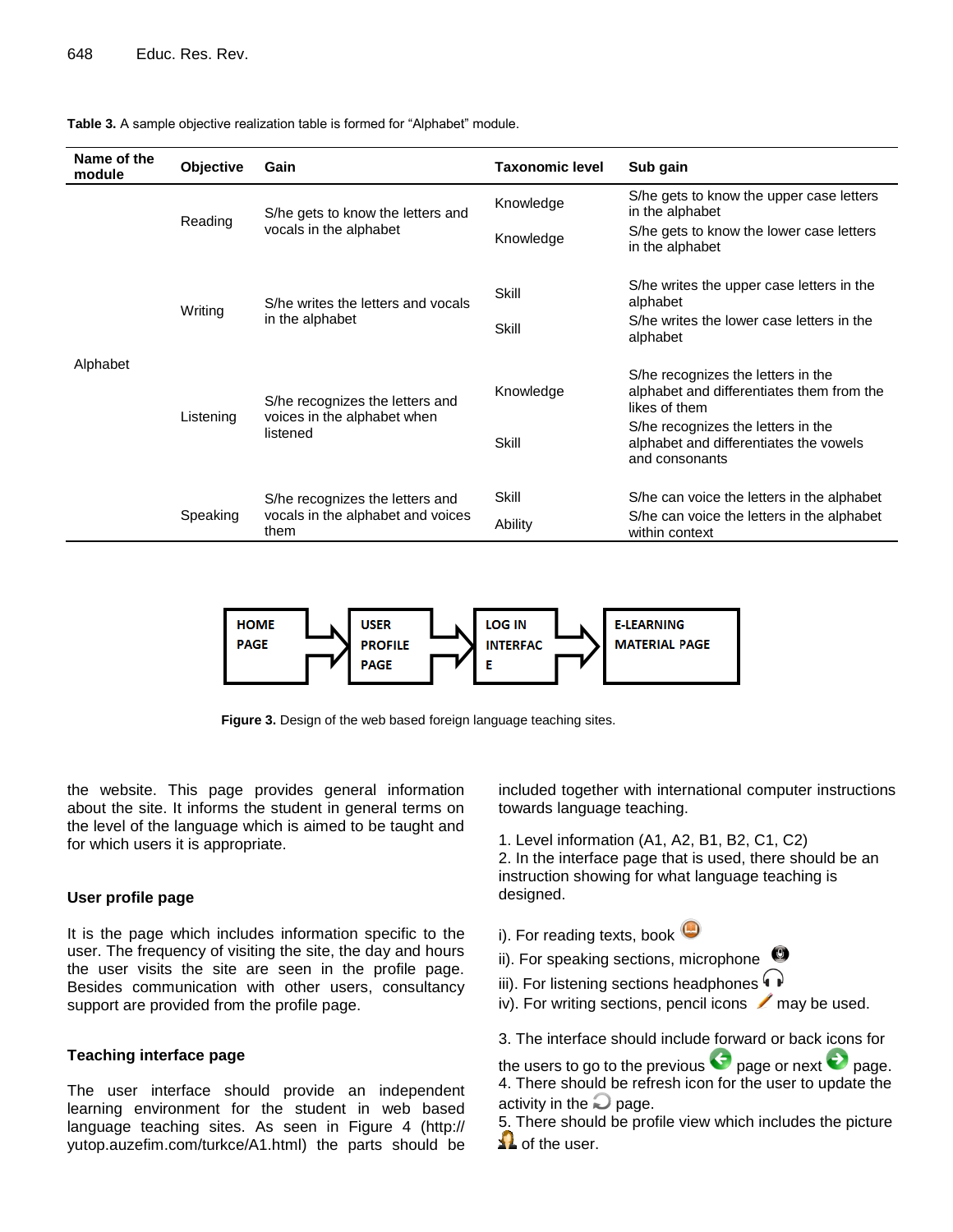

**Figure 4.** Teaching interface page.

| Table 4. E- learning materials learning objective table. |  |  |  |  |  |
|----------------------------------------------------------|--|--|--|--|--|
|----------------------------------------------------------|--|--|--|--|--|

| <b>Material</b>       | Reading | Listening | <b>Speaking</b> | <b>Writing</b> |
|-----------------------|---------|-----------|-----------------|----------------|
| Video film            |         |           |                 |                |
| 3D animation          |         |           |                 |                |
| Drag and drop         | +       |           |                 |                |
| Read and write        | +       |           |                 |                |
| Listen and read       |         |           |                 |                |
| Interactive gallery   |         |           |                 |                |
| Matching game         | +       |           |                 |                |
| Reading text          |         |           |                 |                |
| Dropdown list         | +       |           |                 |                |
| Vocabulary box        | +       |           |                 |                |
| Listen read and write |         |           |                 |                |
| Listen and drag       |         |           |                 |                |
| Watch and write       |         |           |                 |                |
| Multiple choice       |         |           |                 |                |
| Audio puzzle          |         |           |                 |                |

6. There should be a dictionary icon which will enable that the user learns the meaning of the word s/he wishes to learn in target language  $\mathbb{Q}$  without leaving the page. 7. The icons that show the learning steps of the current

level and module order should be place in the top of the page or next to the page.

*Material page*, e-learning materials which are produced in accordance with learning objectives should be designed differently from each other in the design process, and should be produced accordingly. Taking into consideration the opportunities provided today by the computer technology, teaching materials such as video films, 3D animations, drag and drop, read and write, listen and read, interactive gallery, matching game, reading texts, dropdown list, vocabulary box, listen read and write, listen and drag, watch and write, multiple choice and audio puzzle can be prepared for web based language teaching. Table 4 shows for which learning objectives the materials are prepared. The software coding of the materials is realized by taking the content prepared in accordance with the materials from the content expert as per course level. The software language (Java, Action Script, HTML, etc.) is selected by the educational technologist. The e-learning materials which will be prepared as per the selected software language are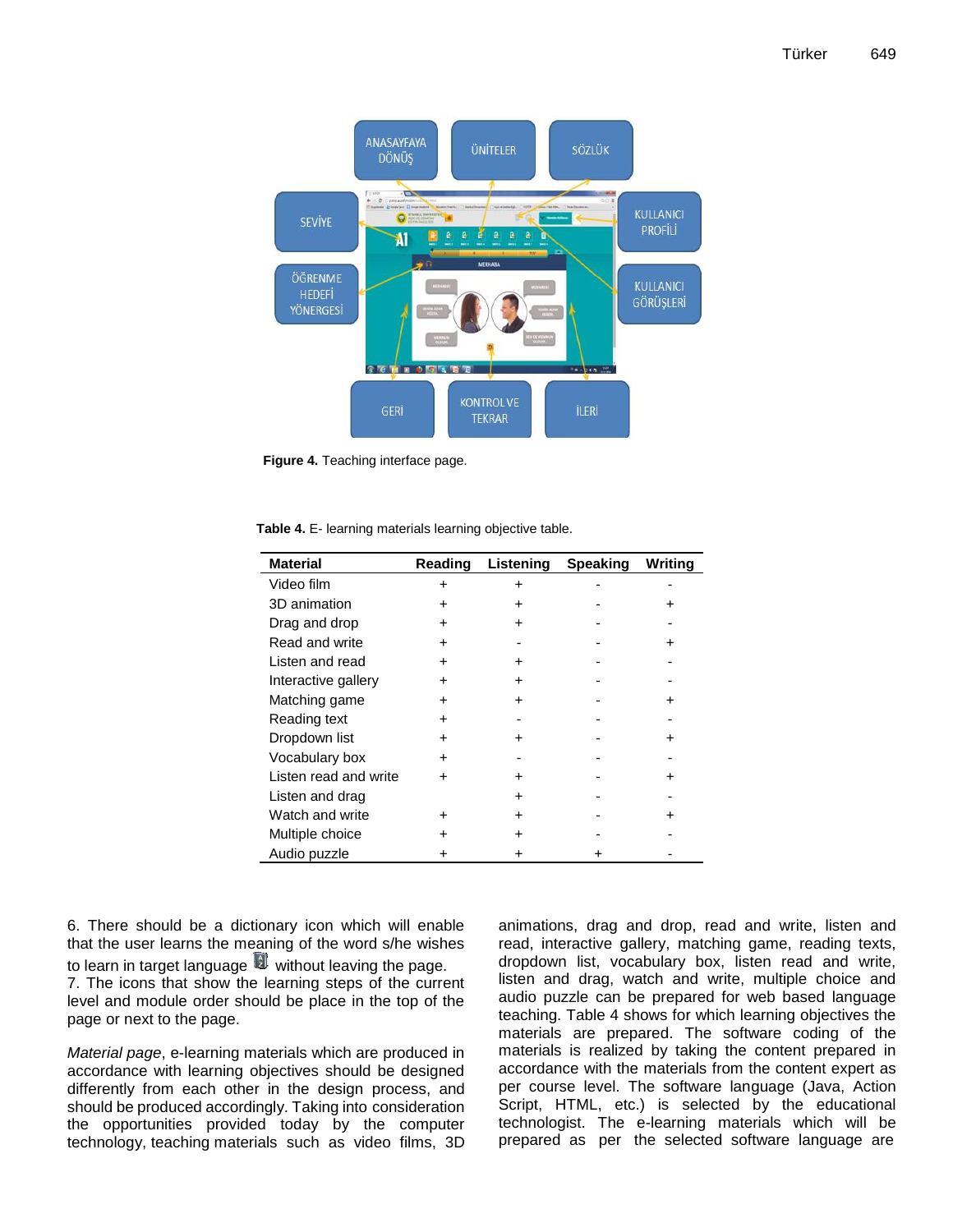coded. In the process of coding it should be taken into consideration that material will be working in different devices (Computer, smart phones, tablet, etc.). Furthermore the view and measures of the material should be supported with learning objectives and international computer instructions.

## **Development**

After the web environments which were prepared for web based language teaching and designed, materials are produced in accordance with the designs. The materials which the teaching designer, content expert and educational technologist decide to use in the design state in accordance with learning objectives are produced. The features that should be possessed by the materials:

1. For which main objectives in language teaching the elearning material is prepared?

2. How are the e-learning materials listed taxonomically?

3. Can the gains obtained in e-learning materials be measured and evaluated in measurement and evaluation stage?

4. Can the student use the e-learning materials that are prepared on his/her own?

5. Can the e-learning platform that is established offer the student a rich and enjoyable learning environment?

The table of the materials prepared for web based language teaching sites such as video films, 3D animations, drag and drop, read and write, listen and read, interactive gallery, matching game, reading texts, dropdown list, vocabulary box, listen read and write, listen and drag, watch and write, multiple choice, audio puzzle in accordance with learning objectives is given in Table 4.

As it can be seen in Table 5, e-learning materials that are prepared for web based language teaching are designed in accordance with language learning objectives. The materials which are designed with this purpose are also placed taxonomically in the order of learning and introduced to learning interface. For example, in "Listen, Read and Write" material, the objective is prepared in three different levels for the student to read, write and listen "Nation, Nationality and Language" concepts. In the below table (Table 4) it is seen how "Listen, Read and Write" material should be prepared taxonomically.

## **Level of knowledge**

In line with the learning objectives, the user rewrites the text that he/she listens, and sees an example of it in "Listen, Read and Write" material that is structured for A-1 level. If user is successful, he/she acquires writing within knowledge level.

## **Level of skill**

In line with the learning objectives, the user rewrites the text that he/she listens in "Listen, Read and Write" material that is structured for A-1 level without looking at the example. If user is successful, he/she acquires writing within skill level.

## **Level of ability**

In line with the learning objectives, the user rewrites the name of the countries and language spoken in the countries by only looking at the flags and without listening, in "Listen, Read and Write" material that is structured for A-1 level. If user is successful, he/she acquires writing on this section within ability level. As it is seen in the sample material, the e-learning materials that are prepared in accordance with learning level (A-1, A-2, B-1, B-2, C-1, C-2) are introduced to the learning environment in a pedagogical order, and it is provided that the user acquires language with these materials.

## **Implementation**

For the learning platform that is prepared for web based language teaching to be used by users smoothly, the implementation stages are listed as:

**First stage:** It should be tested if all produced materials work smoothly in all e-learning environments. The transitions and connections between the materials should function correctly. E-learning materials should be tested visually in terms of picture quality, resolution, colours for the users to use the learning platform smoothly. In addition to this, it should be tested how the produced materials are used in different devices (Computer, Tablet, Mobile Phone) and how they are used in different browsers through internet (Internet Explorer Mozilla Firefox, Google Chrome etc.) and in different operating systems (Windows, Mac vb.). If the e-learning platform that is prepared is to be opened for use through learning management system (LMS) e-learning platform should comply with SCORM (Sharable Content Object Reference Model)'. The compliance of the e-learning platform that is prepared with SCORM will allow that it is used in all learning management systems. The user test should be evaluated by taking into consideration variables such as nationality, race, age, gender, education status. Changes can be made in the platform that is prepared as per the approaches of the users concerning the web based language teaching platform. The opinion of the students which will be received concerning the materials that are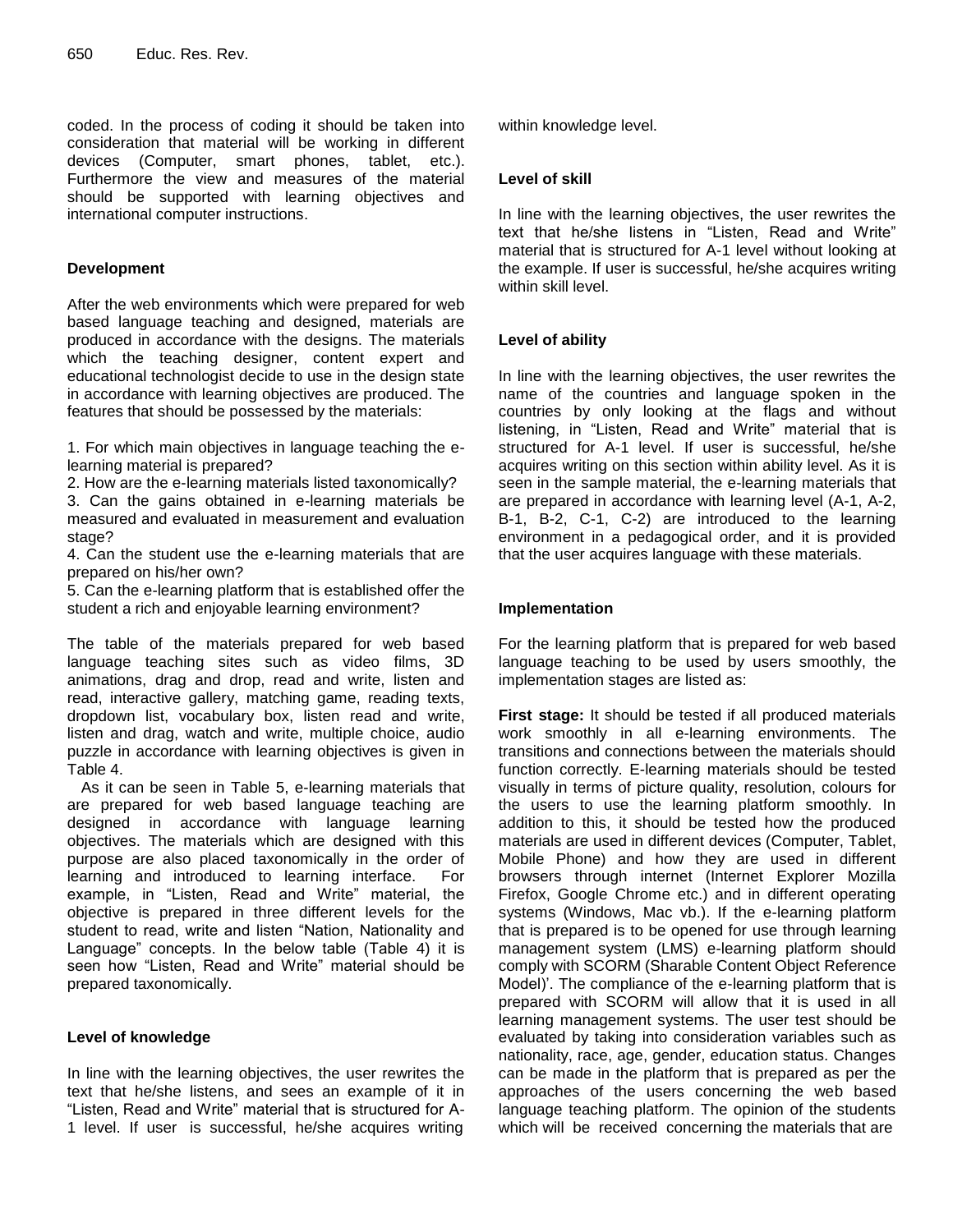prepared, the facility of the use of these materials and access to these materials will provide important information to the ones who prepared the e-learning environment. In the implementation stage, the opinion and approaches of the users can be received on the below topics:

- 1. Learning environment,
- 2. Content,
- 3. E-learning materials,
- 4. Learning process.

The feasibility of the approach tests should be suitable for the time, person and managers test evaluation experts. Tests should not restrict teaching, they should be objective and the difficulty level should be arranged. (Lee, 2000). The control of all informatics related substructures that will ensure the smooth use of the teaching portal by users should be tested in the implementation stage.

#### **Evaluation**

Evaluation consists of two stages in ADDIE design model. While the teaching design process is evaluated in the first stage, the results are evaluated with the information received from students in the second stage. In the evaluation stage, the design process should be evaluated, and the produced learning environment should be addressed as a whole. Answers are searched for the below questions:

1. Has the learning environment, which is aimed in teaching design, been created?

2. Has web based language teaching environment been created in accordance with ADDIE design model?

3. Has the *analysis, design, development and implementation* stages which are provided in ADDIE been covered in accordance with teaching design?

4. Has the web based language teaching site been designed in accordance with language teaching objectives?

5. Have materials been produced in the designed web based language teaching site for gains according to learning objectives?

6. Has a learning step been formed pedagogically between the materials produced in accordance with the gains aimed in language teaching?

7. Do the e-learning materials which are produced in accordance with language teaching objective work smoothly?

8. Has the e-learning environment been subject to user tests in accordance with foreign language teaching objectives?

The controls of the web based language teaching site that is created are made at this stage as per the questions earlier raised. Besides the effect, efficiency of the learning

environment as well as its compliance with objectives are discussed, and necessary adjustments are made in elearning environment. Necessary adjustments are made as per the opinion of field experts, educational technologists and users.

#### **User opinions**

In this part of the research, the opinions of 108 students from 21 countries studying in bachelor's, master's and doctoral programs in Istanbul University have been studied for the Portal for Teaching Turkish as a Foreign Language, abbreviated as YUTÖP, and designed and produced as per ADDIE model and the results have been discussed.

### **Purpose of the research**

The purpose of this study is to determine the user opinions on the learning portal, shortly referred to as YUTÖP and prepared for teaching Turkish as a foreign language in web based environments, in terms of instructiveness, usability, variety of materials and measurement-assessment, as per main language learning objectives.

#### **METHODOLOGY**

Scanning model has been used in this study. The quantitative data obtained has been analyzed through statistical methods. The findings related to percentage, frequency and standard deviations are shown in table and interpreted accordingly.

#### **Sampling**

The sample for the research consists of 108 foreign students coming from 21 different countries and studying in various faculties, institutes and directorates of Istanbul University in the academic year 2015 to 2016. All of the students included in the sample are foreign students who have learnt Turkish as a foreign language and who continue to learn it.

#### **Data collection tool**

Likert type survey consisting of 10 questions with three options prepared by the researcher has been used in the collection of the data for the research. The data obtained in opinion survey has been analyzed with statistical transactions, and it has been converted to frequencies and percentages. The opinions of the students have been discussed in the result section of the research.

#### **Analysis of data**

The data collected for this research has been analyzed and frequencies, percentages and standard deviations have been obtained through the use of SPSS for Windows 22.00 statistical package program in the computer.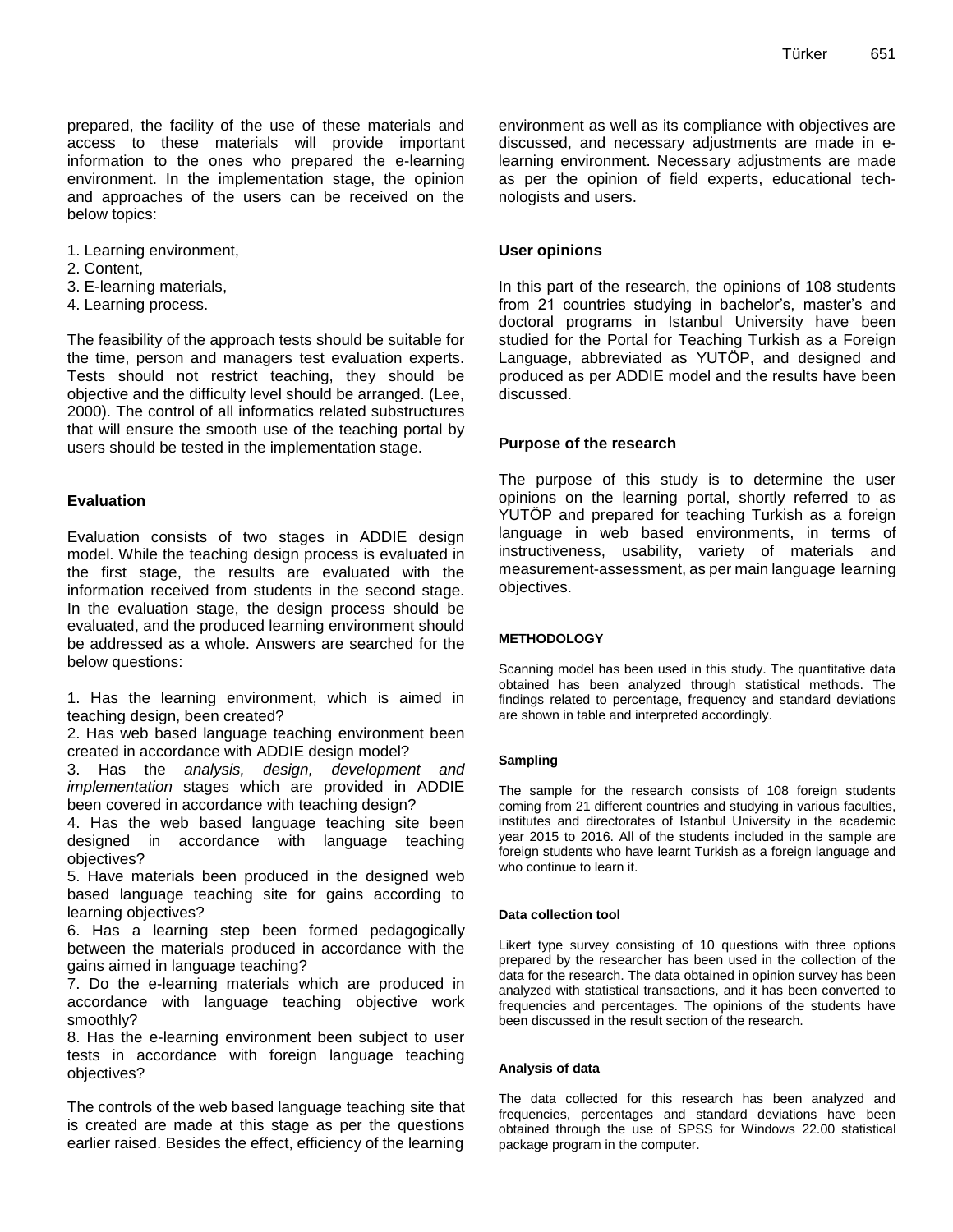| <b>Characteristics</b>    |                 |    | Percentage (%) |  |  |  |
|---------------------------|-----------------|----|----------------|--|--|--|
| Sex                       | Female          | 58 | 53.70          |  |  |  |
|                           | Male            | 50 | 46.30          |  |  |  |
|                           |                 |    |                |  |  |  |
|                           | <b>Bachelor</b> | 61 | 56.48          |  |  |  |
| <b>Educational status</b> | Master          | 33 | 30.56          |  |  |  |
|                           | Doctorate       | 14 | 12.96          |  |  |  |

**Table 5.** Distribution as per the demographic characteristics of the people forming the sample of the research.

**Table 6.** Distribution of the nationalities of the users who have participated in the research.

| Variable     | f              | Percentage (%) |
|--------------|----------------|----------------|
| Germany      | 2              | 1.85           |
| Austria      | 5              | 4.63           |
| Azerbaijan   | 9              | 8.33           |
| Bulgaria     | 4              | 3.70           |
| Morocco      | 2              | 1.85           |
| Holland      | 4              | 3.70           |
| Iraq         | 8              | 7.41           |
| Iran         | 8              | 7.41           |
| Spain        | 1              | 0.93           |
| Kazakhstan   | 12             | 11.11          |
| Kyrgyzstan   | 10             | 9.26           |
| Lebanon      | 2              | 1.85           |
| Egypt        | 1              | 0.93           |
| Pakistan     | 3              | 2.78           |
| Romania      | 4              | 3.70           |
| Russia       | 5              | 4.63           |
| Syria        | 15             | 13.89          |
| Saudi Arabia | $\mathfrak{p}$ | 1.85           |
| Turkmenistan | 6              | 5.56           |
| Ukraine      | 4              | 3.70           |
| Greece       | 1              | 0.93           |
| Total        | 108            | 100            |

## **FINDINGS**

The findings related to the demographic characteristics of the people forming the sample of the research are given in Table 5. When the table is analyzed, it is seen that 53.70% of the people who are included in the research are female while 46.30% of them are male. Concerning the education status of the people who are included in the research, it is seen that 56.48% of them are students of bachelor's programmes, 30.56% of them are students of master's programmes, and 12.96% of them are students of doctoral programmes. The nationalities of the people who have participated in the research are given in Table 6.

When the countries of the users who have participated in the research are examined, it is observed that the highest participation is from Syria with 15 students. Syria is respectively followed by Kazakhstan, Kyrgyzstan and Azerbaijan. It is seen that the least participation to the research is from Spain, Egypt and Greece. The findings related to the general distribution of the responses given by the participants of the research in the survey are given in Table 7.

68.5% of the participants of the research have responded "I agree", 3.7% of them have responded "I do not agree" and 27.8% of them have responded "I am indecisive" to the item "A learning environment in line with the main language learning objectives (Reading, Writing, Speaking, Listening) has been established in YUTÖP created by ADDIE design model." As a conclusion, it is seen that the participants of the research have agreed with the item "A learning environment in line with the main language learning objectives (Reading, Writing, Speaking, Listening) has been established in YUTÖP created by ADDIE design model."

65.7% of the participants of the research have responded "I agree", 4.6% of them have responded "I do not agree" and 29.6% of them have responded "I am indecisive" to the item "The learning materials used in YUTÖP created by ADDIE design model have been designed and produced for realizing main learning objectives." As a conclusion, it is seen that the participants of the research have agreed to the item "The learning materials used in YUTÖP created by ADDIE design model have been designed and produced for realizing main learning objectives."

58.3% of the participants of the research have responded "I agree", 4.6% of them have responded "I do not agree" and 37.4% of them have responded "I am indecisive" to the item "There is sufficient material for reading objective in YUTÖP created by ADDIE design model". As a result, it is seen that the participants of the research have agreed to the item "There is sufficient material for reading objective in YUTÖP created by ADDIE design model".

67.6% of the participants of the research have responded "I agree", 16.7% of them have responded "I do not agree" and 15.7% of them have responded "I am indecisive" to the item "There is sufficient material for writing objective in YUTÖP created by ADDIE design model". As a result, it is seen that the participants of the research have agreed to the item "There is sufficient material for writing objective in YUTÖP created by ADDIE design model".

46.3% of the participants of the research have responded "I agree", 15.7% of them have responded "I do not agree" and 38% of them have responded "I am indecisive" to the item "There is sufficient material for listening objective in YUTÖP created by ADDIE design model.". As a conclusion, it is seen that the participants of the research have agreed to the item "There is sufficient material for listening objective in YUTOP created by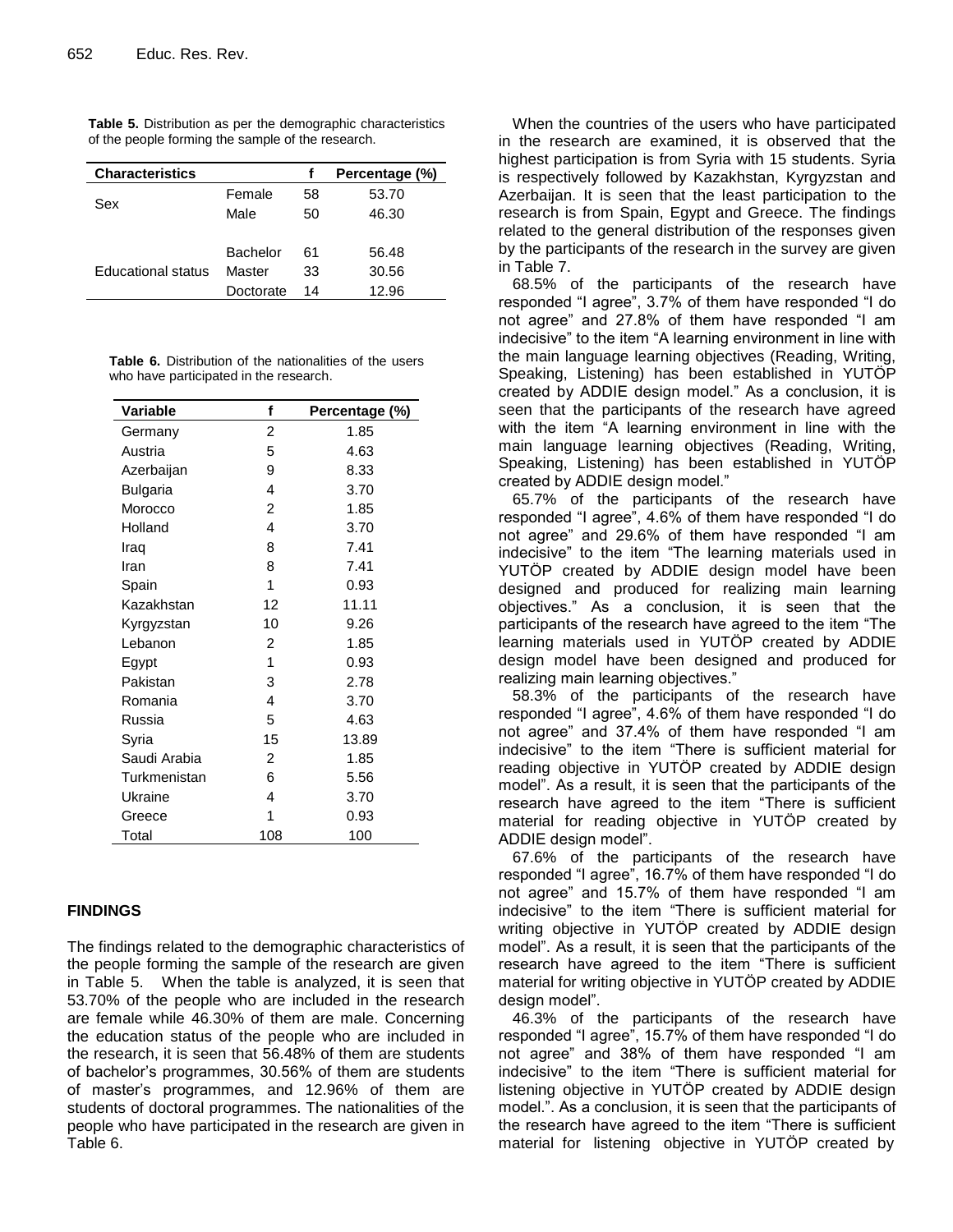| S/N            | Items of survey                                                                                   | Variable                  | $\mathbf f$ | Percentage<br>$(\%)$ | <b>Standard</b><br>deviation |
|----------------|---------------------------------------------------------------------------------------------------|---------------------------|-------------|----------------------|------------------------------|
|                | A learning environment in line with the main                                                      | I agree                   | 74          | 68.5                 |                              |
| 1              | language learning objectives (Reading,                                                            | I do not agree            | 4           | 3.7                  |                              |
|                | Writing, Speaking, Listening) has been<br>established in YUTÖP created by ADDIE                   | I am indecisive           | 30          | 27.8                 | 0.55222                      |
|                | design model                                                                                      | Total                     | 108         | 100.0                |                              |
|                |                                                                                                   |                           |             |                      |                              |
|                | The learning materials used in YUTÖP                                                              | I agree                   | 71          | 65.7                 |                              |
| 2              | created by ADDIE design model have been                                                           | I do not agree            | 5           | 4.6                  | 0.57735                      |
|                | designed and produced for realizing main                                                          | I am indecisive           | 32          | 29.6                 |                              |
|                | learning objectives                                                                               | Total                     | 108         | 100.0                |                              |
|                |                                                                                                   | I agree                   | 63          | 58.3                 |                              |
|                | There is sufficient material for reading                                                          | I do not agree            | 5           | 4.6                  |                              |
| 3              | objective in YUTÖP created by ADDIE                                                               | I am indecisive           | 40          | 37.4                 | 0.58686                      |
|                | design model                                                                                      | Total                     | 108         | 100.0                |                              |
|                |                                                                                                   |                           |             |                      |                              |
|                |                                                                                                   | I agree                   | 73          | 67.6                 |                              |
|                | There is sufficient material for writing                                                          | I do not agree            | 18          | 16.7                 |                              |
| 4              | objective in YUTÖP created by ADDIE<br>design model                                               | I am indecisive           | 17          | 15.7                 | 0.76727                      |
|                |                                                                                                   | Total                     | 108         | 100.0                |                              |
|                | There is sufficient material for listening<br>objective in YUTÖP created by ADDIE<br>design model |                           | 50          | 46.3                 |                              |
|                |                                                                                                   | I agree<br>I do not agree | 17          | 15.7                 | 0.72934                      |
| 5              |                                                                                                   | I am indecisive           | 41          | 38.0                 |                              |
|                |                                                                                                   |                           |             |                      |                              |
|                |                                                                                                   | Total                     | 108         | 100.0                |                              |
|                |                                                                                                   | I agree                   | 46          | 42.6                 |                              |
|                | There is sufficient material for speaking                                                         | I do not agree            | 46          | 42.6                 | 0.92726                      |
| 6              | objective in YUTÖP created by ADDIE<br>design model                                               | I am indecisive           | 16          | 14.8                 |                              |
|                |                                                                                                   | Total                     | 108         | 100.0                |                              |
|                |                                                                                                   |                           | 74          | 68.5                 |                              |
|                | The measurement and assessment                                                                    | I agree                   |             |                      |                              |
| $\overline{7}$ | questions at the end of units in YUTÖP<br>created by ADDIE design model have been                 | I do not agree            | 13          | 12.0                 | 0.70078                      |
|                | prepared in line with the topics studied                                                          | I am indecisive           | 21          | 19.4<br>100.0        |                              |
|                |                                                                                                   | Total                     | 108         |                      |                              |
|                | There is sufficient visual material for me to                                                     | I agree                   | 76          | 70.4                 |                              |
|                |                                                                                                   | I do not agree            | 11          | 10.2                 |                              |
| 8              | learn Turkish in YUTÖP created by ADDIE<br>design model                                           | I am indecisive           | 21          | 19.4                 | 0.66863                      |
|                |                                                                                                   | Total                     | 108         | 100.0                |                              |
|                |                                                                                                   |                           |             |                      |                              |
| 9              |                                                                                                   | I agree                   | 76          | 70.4                 |                              |
|                | Turkish learning materials work smoothly in                                                       | I do not agree            | 32          | 29.6                 | 0.45875                      |
|                | YUTÖP created by ADDIE design model                                                               | I am indecisive           | $\mathbf 0$ | 0                    |                              |
|                |                                                                                                   | Total                     | 108         | 100.0                |                              |
|                |                                                                                                   | I agree                   | 81          | 75.0                 |                              |
|                | I can learn and improve Turkish with YUTÖP                                                        | I do not agree            | 6           | 5.6                  |                              |
| 10             | created by ADDIE design model                                                                     | I am indecisive           | 21          | 19.4                 | 0.57125                      |
|                |                                                                                                   | Total                     | 108         | 100.0                |                              |

Table 7. Findings related to the general distribution of the responses given by the participants of the research in the survey.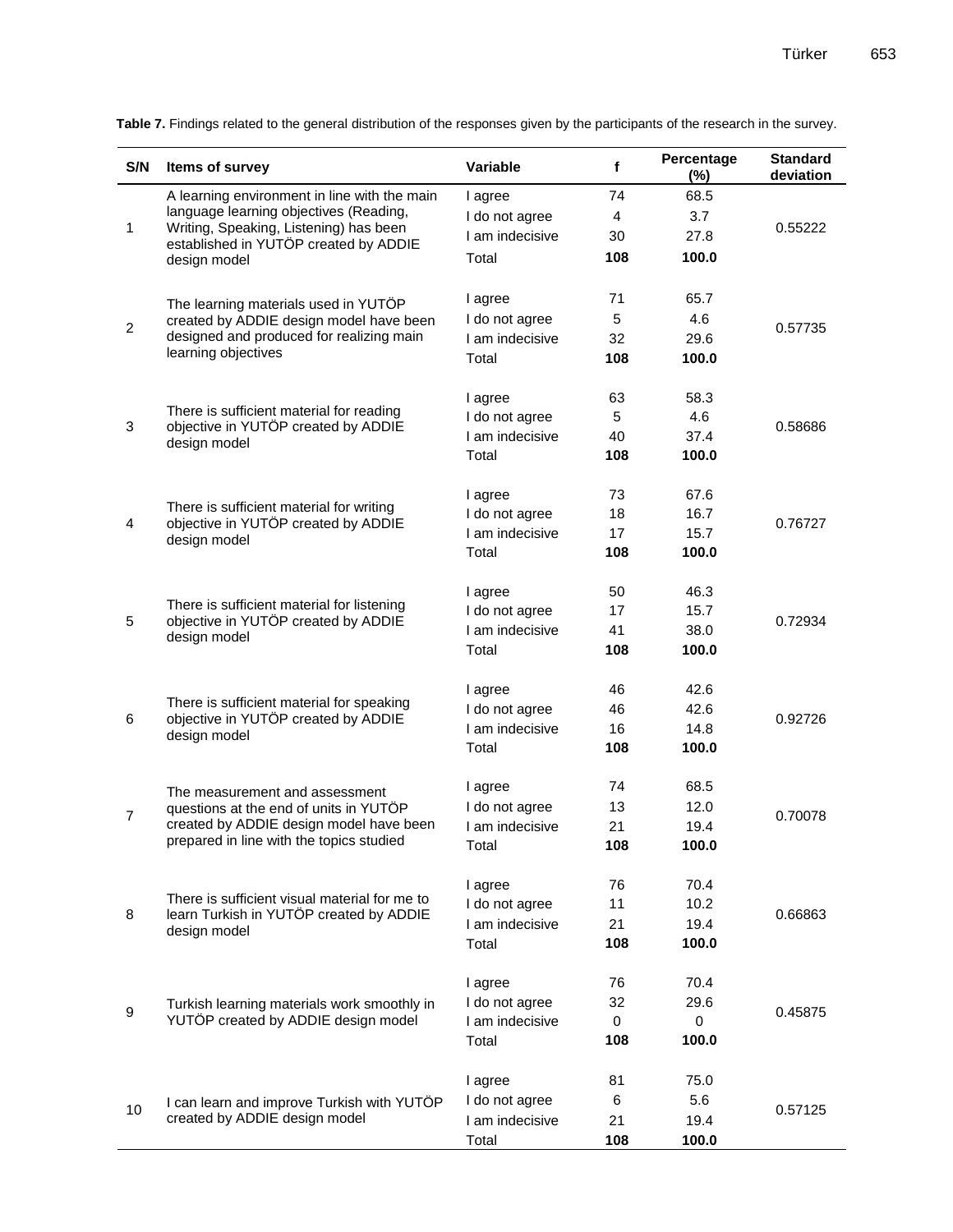ADDIE design model."

42.6% of the participants of the research have responded "I agree", 42.6% of them have responded "I do not agree" and 14.8% of them have responded "I am indecisive" to the item "There is sufficient material for speaking objective in YUTÖP created by ADDIE design model." As a conclusion, it is seen that the participants of the research have not agreed and they have been indecisive on the item "There is sufficient material for speaking objective in YUTÖP created by ADDIE design model."

68.5% of the participants of the research have responded "I agree", 12% of them have responded "I do not agree" and 19.4% of them have responded "I am indecisive" to the item "The measurement and assessment questions at the end of units in YUTÖP created by ADDIE design model have been prepared in line with the topics studied." As a result, it is seen that the participants of the research have agreed to the item "The measurement and assessment questions at the end of units in YUTÖP created by ADDIE design model have been prepared in line with the topics studied."

70.4% of the participants of the research have responded "I agree", 10.2% of them have responded "I do not agree" and 19.4% of them have responded "I am indecisive" to the item "There is sufficient visual material for me to learn Turkish in YUTÖP created by ADDIE design model." As a result, it is seen that the participants of the research have agreed to the item "There is sufficient visual material for me to learn Turkish in YUTÖP created by ADDIE design model."

70.4% of the participants of the research have responded "I agree", 29.6% of them have responded "I do not agree" to the item "Turkish learning materials work smoothly in YUTÖP created by ADDIE design model". As a conclusion, it is seen that the participants of the research have agreed to the item "Turkish learning materials work smoothly in YUTÖP created by ADDIE design model".

75% of the participants of the research have responded "I agree", 5.6% of them have responded "I do not agree" and 19.4% of them have responded "I am indecisive" to the item "I can learn and improve Turkish with YUTÖP created by ADDIE design model." As a result, it is seen that the participants of the research have agreed to the item "I can learn and improve Turkish with YUTÖP created by ADDIE design model."

## **Conclusion**

Different teaching design models can be used in creating web based language teaching sites. This study has addressed the design staged and process structure of the web based language teaching site as per ADDIE design model. Teaching foreign language in web environments is becoming popular in parallel to technological

developments. It is important that the background preparation and production stages of language teaching portals that will be created in this framework are based on scientific basis and provided to the users.

In the first section of the study, analysis stage is addressed. In the analysis stage, respectively *teaching environment, task analysis, content analysis and measurement-evaluation analysis* have been made. In the design stage, levels such as A-1, A-2, B-1, B-2, C-1, C-2 have been defined as per ELP and according to these levels, the learning objectives are examined through a sample module. The gains and sub gains which are in accordance with knowledge, skill and ability levels as well as reading, writing, listening and speaking objectives, accepted as four main learning objectives in language teaching, are shown in a sample table. Explanatory information is provided on how *home page, user profile page, log in interface and e-learning material pages* should be for the design to be made through web. In the development section, material production has been addressed and e-learning materials which will be produced in accordance with gains and sub gains defined as per learning objectives (*video films, 3D animations, drag and drop, read and write, listen and read, interactive gallery, matching game, reading text, dropdown list, vocabulary box, listen and read, listen and drag, watch and write, multiple choice, audio puzzle*) have been defined. Besides it is shown in the sample table for which learning objective these materials are prepared and produced.

The produced materials are listed taxonomically as *knowledge, skill and ability* level. It is explained how the material should be for each level. In the implementation section, the test stages of the web based language teaching environment visually, in terms of picture quality, resolution, colours are addressed for the users to use the learning platform smoothly. In addition to these, it is addressed that tests should be carried out to see how the produced materials are used in different devices (Computer, Tablet, Mobile phone) and in different browsers through internet (Internet Explorer Mozilla Firefox, Google Chrome etc.) and different operating systems (Windows, Mac etc).

In the evaluation stage, all stages of the design architecture and web based language teaching portal created according to this architecture are controlled. In the assessment stage, all stages of the design architecture and the web based language teaching portal created in line with this architecture have been controlled and user opinions have been obtained. When the obtained data is analyzed, it is seen that the users agree that the learning materials produced as per ADDIE design model create a learning environment in line with the main language learning objectives. In addition to this, users have given positive opinion on the learning environment's being designed in accordance with the main language learning objectives. It is seen that the